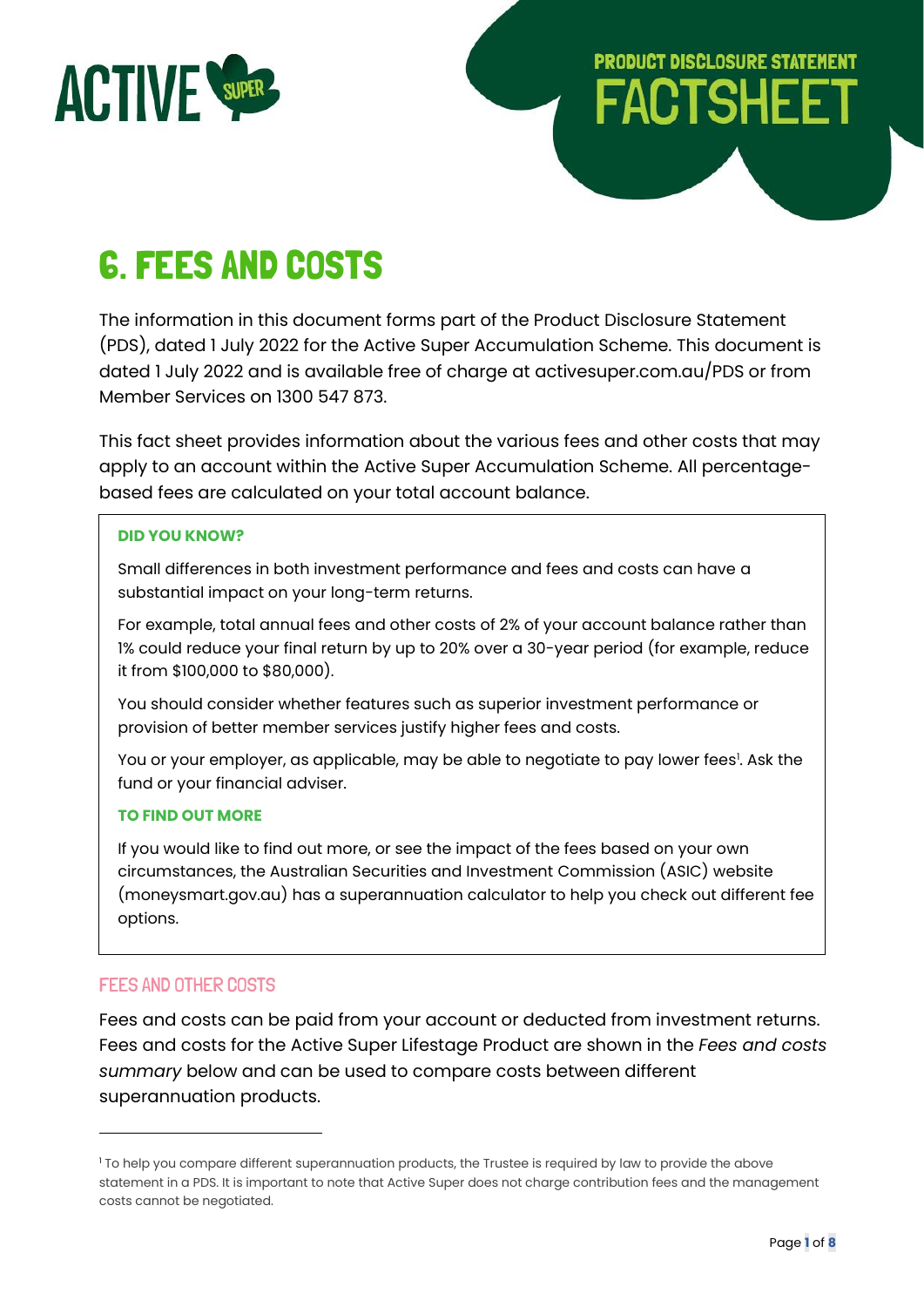#### FEES AND COSTS SUMMARY

| <b>ACTIVE SUPER LIFESTAGE PRODUCT</b>            |                                                                                                                                             |                                                                                                                                                                                 |  |  |
|--------------------------------------------------|---------------------------------------------------------------------------------------------------------------------------------------------|---------------------------------------------------------------------------------------------------------------------------------------------------------------------------------|--|--|
| <b>TYPE OF FEE OR COST</b>                       | <b>AMOUNT</b>                                                                                                                               | <b>HOW AND WHEN PAID</b>                                                                                                                                                        |  |  |
| <b>ONGOING ANNUAL FEES AND COSTS<sup>2</sup></b> |                                                                                                                                             |                                                                                                                                                                                 |  |  |
| <b>Administration fees</b><br>and costs          | \$1.27 per week (\$66.04 p.a.)<br>and<br>0.24% p.a.                                                                                         | Dollar based fees are deducted<br>from your account monthly.<br><b>AND</b><br>Administration fee percentage<br>is paid from your account                                        |  |  |
|                                                  |                                                                                                                                             | monthly on the last Friday of the<br>month                                                                                                                                      |  |  |
| Investment fees and<br>costs <sup>3</sup>        | From 0.71% to 0.80%* p.a.<br>*The amount varies according<br>to the option you are invested<br>in. Refer to page 5 for more<br>information. | Investment fees and costs are<br>paid from the Fund's assets prior<br>to unit prices being calculated.                                                                          |  |  |
|                                                  |                                                                                                                                             | The investment fee you pay will<br>depend on how your super is<br>invested.                                                                                                     |  |  |
| <b>Transaction costs</b>                         | From 0.07% to 0.10%* p.a.<br>*The amount varies according<br>to the option you are invested                                                 | Transaction costs are paid from<br>the Fund's assets prior to unit<br>prices being calculated.                                                                                  |  |  |
|                                                  | in. Refer to page 5 for more<br>information.                                                                                                | The Transaction cost you pay<br>will depend on how your super is<br>invested.                                                                                                   |  |  |
| <b>MEMBER ACTIVITY RELATED FEES AND COSTS</b>    |                                                                                                                                             |                                                                                                                                                                                 |  |  |
| Buy-sell spread                                  | Nil                                                                                                                                         | Not applicable                                                                                                                                                                  |  |  |
| Switching fee                                    | Nil                                                                                                                                         | Not applicable                                                                                                                                                                  |  |  |
| Other fees and costs <sup>4</sup>                | Insurance fees.<br>Personal advice fees.                                                                                                    | Deducted directly from your<br>account each month.                                                                                                                              |  |  |
|                                                  | Refer to Additional explanation<br>of fees and costs for more<br>information on other fees and<br>costs                                     | Personal advice fees are<br>deducted from your account<br>based on your agreement with<br>the financial planner. No advice<br>fees are charged for providing<br>general advice. |  |  |

<sup>2</sup> If your account balance is less than \$6,000 at the end of the year, certain fees and costs charged to you in relation to administration and investment are capped at 3% of the account balance. Any amount charged in excess of that cap will be refunded to you.

 $^{\rm 3}$  Investment fees and costs includes an estimated amount of between 0.21% and 0.24% for performance fees, depending on the investment options you are invested in (Please refer to the *Performance fees* section on page 5). <sup>4</sup> Please refer to the *'Financial planning (advice fee)' section* on page 7 and *the 'Additional explanation of fees and costs'* on page 4 for more information. For details of insurance fees please read the PDS and the *Insurance in super* fact sheet.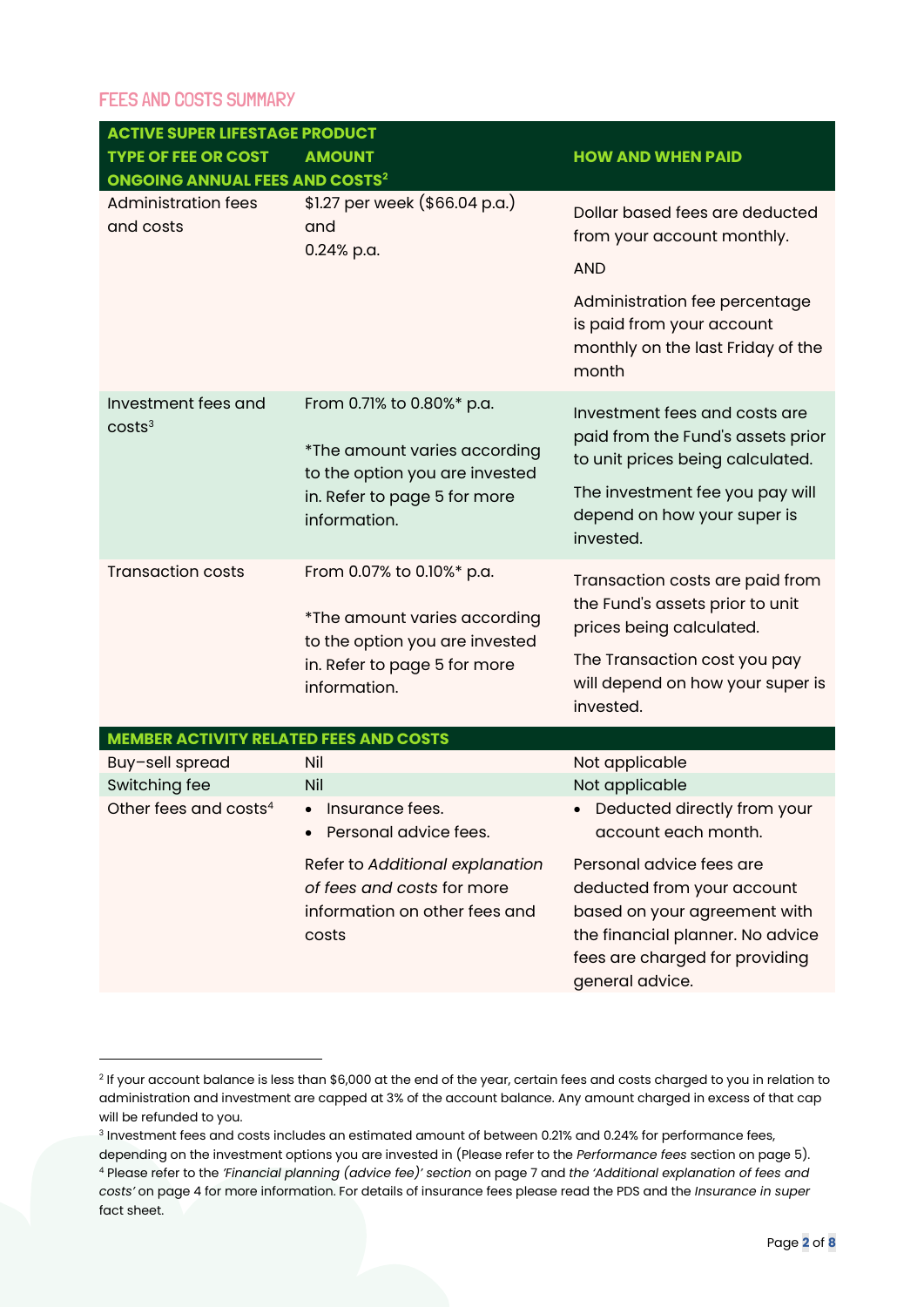# COST OF PRODUCT INFORMATION

### Cost of product for one year

The cost of product gives a summary calculation about how ongoing annual fees and costs can affect your superannuation investment over a one-year period for all superannuation products and investment options. It is calculated in the manner shown in the 'Example of annual fees and costs' in the Product Disclosure Statement. The cost of product information assumes a balance of \$50,000 at the beginning of the year. (Additional fees such as a buy–sell spread may apply: refer to the Fees and costs summary for the relevant superannuation product or investment option.)

You should use this figure to help compare superannuation products and investment options.

| <b>ACTIVE SUPER LIFESTAGE PRODUCT</b>                               | <b>COST OF PRODUCT</b> |
|---------------------------------------------------------------------|------------------------|
| Accelerator (Default option for members aged 49 and<br>below)       | \$621.04               |
| Accumulator (Default option for members aged<br>between $50 - 54$ ) | \$596.04               |
| Appreciator (Default option for members aged 55+)                   | \$591.04               |
| <b>INVESTMENT OPTION</b>                                            | <b>COST OF PRODUCT</b> |
|                                                                     |                        |
| <b>High Growth</b>                                                  | \$621.04               |
| <b>Balanced</b>                                                     | \$596.04               |
| <b>Conservative Balanced</b>                                        | \$591.04               |
| Conservative                                                        | \$566.04               |

The table above shows the cost of product for one year for the MySuper product and the choice investment options offered to Accumulation Scheme members. If you are invested in the MySuper product, you will automatically be switched to another investment option when you change age bands.

#### ADDITIONAL EXPLANATION OF FEES AND COSTS

## **Administration fees and costs**

Active Super charges an administration fee in two ways:

1. We charge \$1.27 per week (\$66.04 p.a.). This is deducted directly from your account balance; and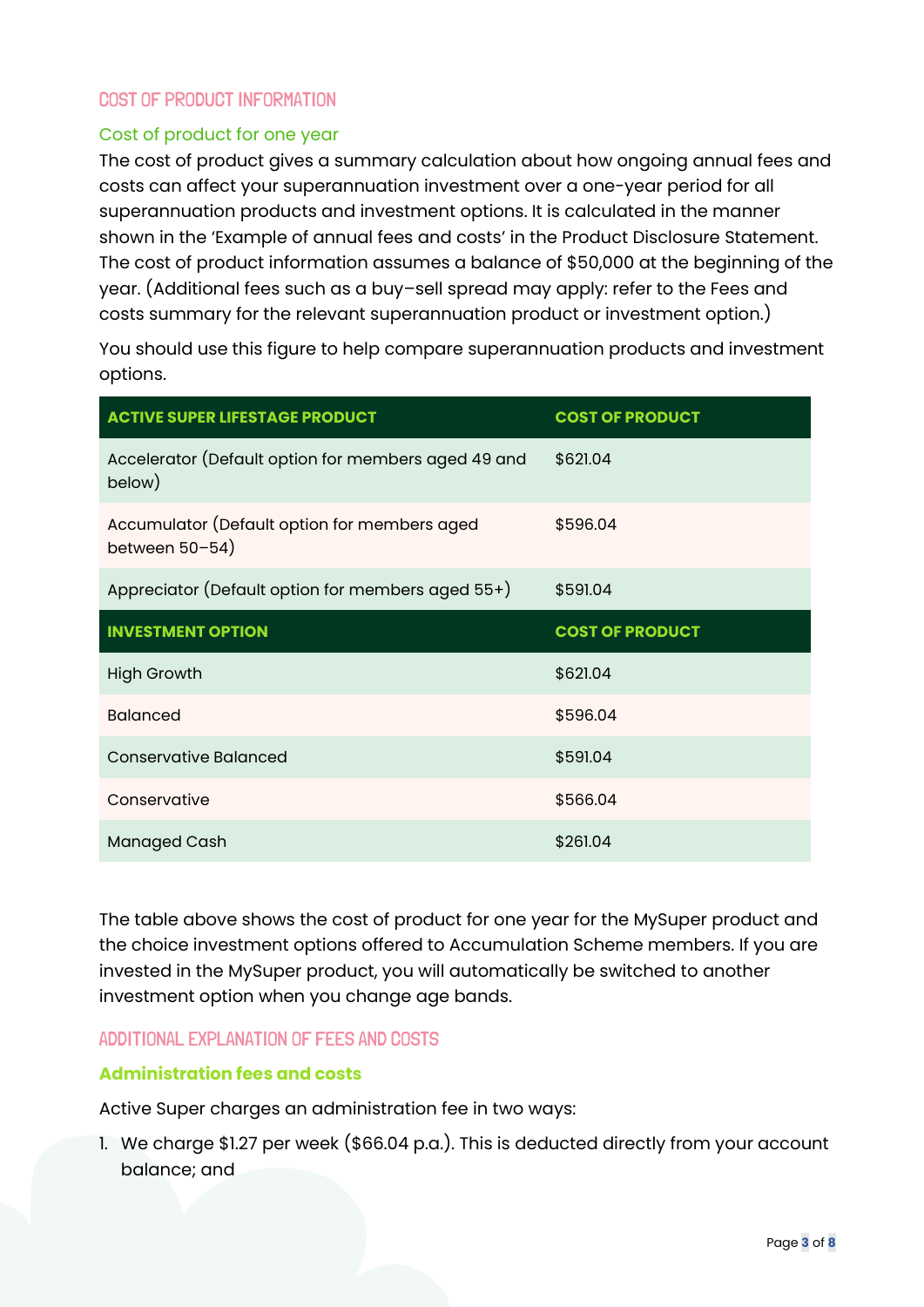2. We charge a fee of 0.24% p.a. that is paid from your account on the last Friday of the month

## **Transaction costs**

Transaction costs include explicit transaction costs such as brokerage, settlement costs or stamp duty, as well as buy sell spreads charged by our investment managers or in underlying investment vehicles. Currently Active Super does not apply a buy-sell spread for any of these transactions, but buy-sell spreads are charged by certain investment funds that Active Super invests with.

Transaction costs in respect of all investment options are an estimate based on the explicit transaction costs incurred by the Fund and underlying investment vehicles over the year ended 30 June. These estimates are based on information provided by our investment managers and custodian and reflect actual amounts for the year ended 30 June 2022 where available and some estimated components.

The actual amount of transaction costs that you will incur in the current and subsequent financial year(s) depends on the investment option(s) you are invested in. The transaction costs range from 0.00% to 0.11% p.a. as shown in the table below.

# **Investment fees and costs**

Investment fees are those fees that relate to the investment of the assets of Active Super. These fees are incurred directly by the Trustee for the exercise of care and expertise in the investment of those assets and may include management fees, transactional and operational costs, performance related fees and custody fees.

Investment fees are paid from Active Super's assets prior to unit prices being calculated. Based on information provided by the investment managers we invest with, estimated transaction costs incurred in the Fund's underlying investments range from 0.15% to 0.80% p.a. as shown in the table below.

| <b>INVESTMENT</b><br><b>OPTION</b> | <b>INVESTMENT FEES</b><br><b>AND COSTS</b> | <b>ADMINISTRATION</b><br><b>FEES AND COSTS</b> | <b>TRANSACTION</b><br><b>COSTS</b> | <b>TOTAL P.A.</b> |
|------------------------------------|--------------------------------------------|------------------------------------------------|------------------------------------|-------------------|
| <b>MySuper product</b>             |                                            |                                                |                                    |                   |
| Accelerator                        | 0.80%                                      | $$1.27$ p.w. + 0.24%                           | 0.07%                              | $1.11% + $66.04$  |
| Accumulator                        | 0.74%                                      | $$1.27$ p.w. + 0.23%                           | 0.08%                              | $1.06\% + $66.04$ |
| Appreciator                        | 0.71%                                      | $$1.27$ p.w. + 0.23%                           | 0.10%                              | $1.05% + $66.04$  |
| <b>Choice investment options</b>   |                                            |                                                |                                    |                   |
| <b>High Growth</b>                 | 0.80%                                      | $$1.27$ p.w. + 0.23%                           | 0.07%                              | $1.11% + $66.04$  |
| <b>Balanced</b>                    | 0.74%                                      | $$1.27$ p.w. + 0.23%                           | 0.08%                              | $1.06\% + $66.04$ |
| Conservative<br><b>Balanced</b>    | 0.71%                                      | $$1.27$ p.w. + 0.23%                           | 0.10%                              | $1.05% + $66.04$  |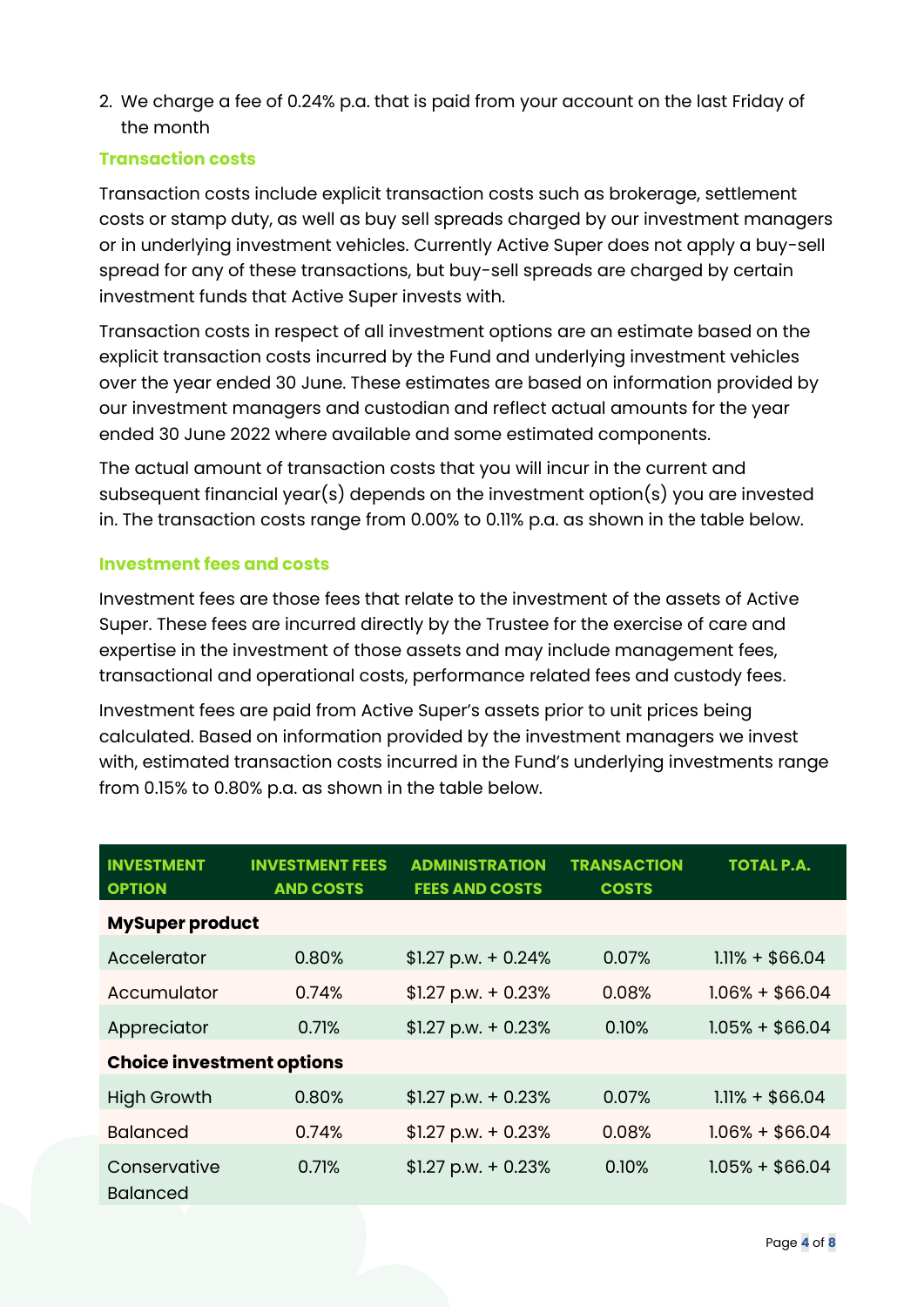| Conservative    | 0.65% | $$1.27$ p.w. + 0.23% | 0.11% | $1.00\% + $66.04$ |
|-----------------|-------|----------------------|-------|-------------------|
| Managed<br>Cash | 0.15% | $$1.27$ p.w. + 0.23% | 0.00% | $0.39% + $66.04$  |

The fees shown above are provided as indicative costs only and include reasonable estimates and are subject to change.

## **Performance fees**

The Trustee has entered into performance fee agreements with certain investment managers, which are closely monitored.

Performance fees are payable when investment returns exceed an investment manager's benchmark and form part of the investment fee. Generally, these fees are calculated as a percentage of the investment returns that exceed and agreed level of return. If the investment returns are below each manager's benchmark, no performance fee is payable until the underperformance has been made up.

Performance fees are included as part of the Investment fees and costs, depending on the type of underlying investment. Table below includes performance fees for each option averaged over the five financial years to 30 June 2022.

| <b>MYSUPER PRODUCT</b> | <b>PERFORMANCE</b><br>FEES $(\%)$ | <b>CHOICE INVESTMENT OPTIONS</b> | <b>PERFORMANCE FEES</b><br>(%) |
|------------------------|-----------------------------------|----------------------------------|--------------------------------|
| Accelerator            | 0.24%                             | <b>High Growth</b>               | 0.24%                          |
| Accumulator            | 0.21%                             | <b>Balanced</b>                  | 0.21%                          |
| Appreciator            | 0.21%                             | Conservative Balanced            | 0.21%                          |
|                        |                                   | Conservative                     | 0.17%                          |
|                        |                                   | <b>Managed Cash</b>              | 0.06%                          |

Estimated performance fees as at 30 June 2022.

# **Buy-sell spread**

A buy-sell spread is the costs associated with investing in, switching between or withdrawing from the investment options.

All costs associated with any of these transactions (including brokerage and commission) are taken into account at the time of valuation for the investment option. Currently Active Super does not apply a buy-sell spread for any of these transactions however buy-sell spreads are charged by the external Unit Trust Managers that the Fund invests with.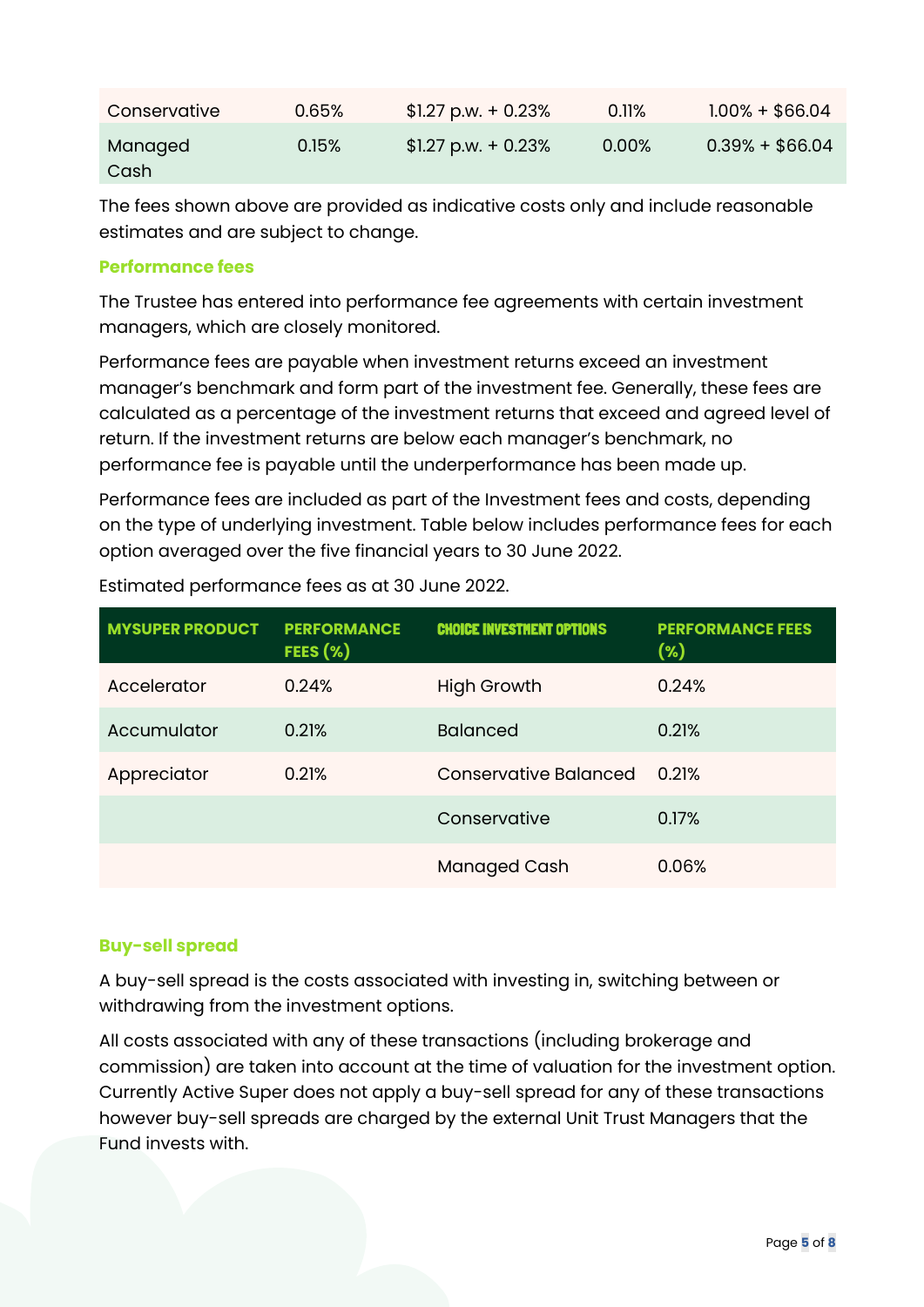### **Payments to authorised representatives**

Our authorised representatives receive remuneration by means of salary only. No commission is paid by Active Super or its members. You will only be charged an advice fee if you agree to receive personal financial advice from one of our financial planners and the fees will be discussed and agreed with you at the time.

#### **Taxation rebate**

Active Super receives a tax deduction on fees and insurance costs which is passed back to members in the form of reduced contributions tax. For more information on taxation, please read the *How super is taxed* fact sheet.

#### **Charges paid to investment managers**

Investment management fees and other charges may be paid by the Trustee out of the Fund's assets.

All investment management fees and charges are deducted from the gross investment returns prior to the net investment return for each strategy being declared.

#### **Information on abnormal expenses**

The costs set out in this fact sheet do not incorporate an allowance for abnormal expenses (if any) to which the Trustee is entitled to be reimbursed from Active Super. As at the date of this fact sheet, we do not anticipate any abnormal expenses to be paid.

#### **Changes to fees and costs**

Active Super operates on a profit-to-members basis. The Trustee can change the amount of fees which apply without your consent, but we will provide you with at least 30 days' notice as required by law if there is a material increase in the fees we charge you.

## THE FOLLOWING ARE VARIOUS ACTIVITY FEES THAT MAY BE CHARGED TO YOUR ACCOUNT

#### **Switching fee**

Active Super does not charge any switching fees.

#### **Insurance fee**

Other fees such as insurance fees may also be charged. These fees are dependent on the insurance chosen. Please refer to the *Insurance in your super* fact sheet for more information.

#### **Request for Family Law information fee**

This fee is for the provision of information about a member's account relevant to a Family Law split.

*Active Super does not charge Family Law Fees.*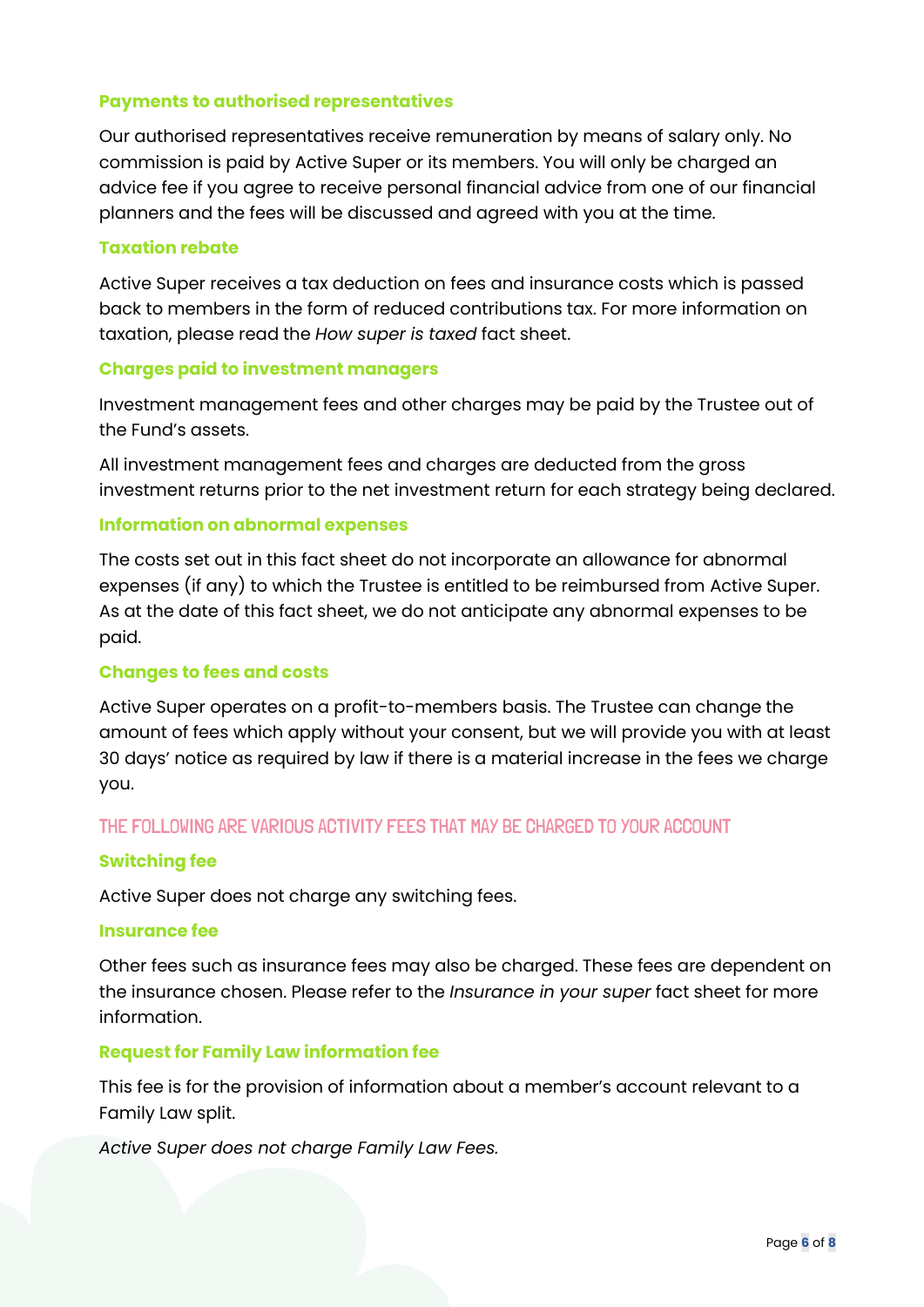## **Benefit split fee**

This fee is associated with a Family Law court split. *Active Super does not charge Benefit Split fees.* **Financial planning fee (Advice fee)**

If you consult a financial planner, Active Super will charge a direct fee for some financial planning services. It is important to note that not all financial advice will incur a fee, and in many cases, there may be no charge. Whether or not a fee applies will depend upon the scope of the financial advice you require. Your financial planner will discuss any fees payable when meeting with you and, if a fee is applicable, will advise you of the fee and seek your agreement before proceeding with the advice.

## DEFINED FEES

This section defines the different fees and costs that can be charged to superannuation accounts. The fee definitions are prescribed by law and can also be found on our website at **activesuper.com.au/sisfees**. Not all charges apply to your Active Super account.

## **Activity fees**

A fee is an *activity fee* if:

- a. the fee relates to costs incurred by the trustee of the superannuation entity that are directly related to an activity of the trustee:
	- i. that is engaged in at the request, or with the consent, of a member; or
	- ii. that relates to a member and is required by law; and
- b. those costs are not otherwise charged as administration fees and costs, investment fees and costs, transaction costs, a buy-sell spread, a switching fee, an advice fee or an insurance fee.

## **Administration fees and costs**

**Administration fees and costs** are fees and costs that relate to the administration or operation of the superannuation entity and includes costs incurred by the trustee of the entity that:

- a) relate to that administration or operation of the entity; and
- b) are not otherwise charged as a investment fees and costs, a buy-sell spread, a switching fee, an activity fee, an advice fee or an insurance fee.

## **Advice fees**

#### A fee is an *advice fee* if:

- a. the fee relates directly to costs incurred by the trustee of the superannuation entity because of the provision of financial product advice to a member by:
	- i. a trustee of the entity; or